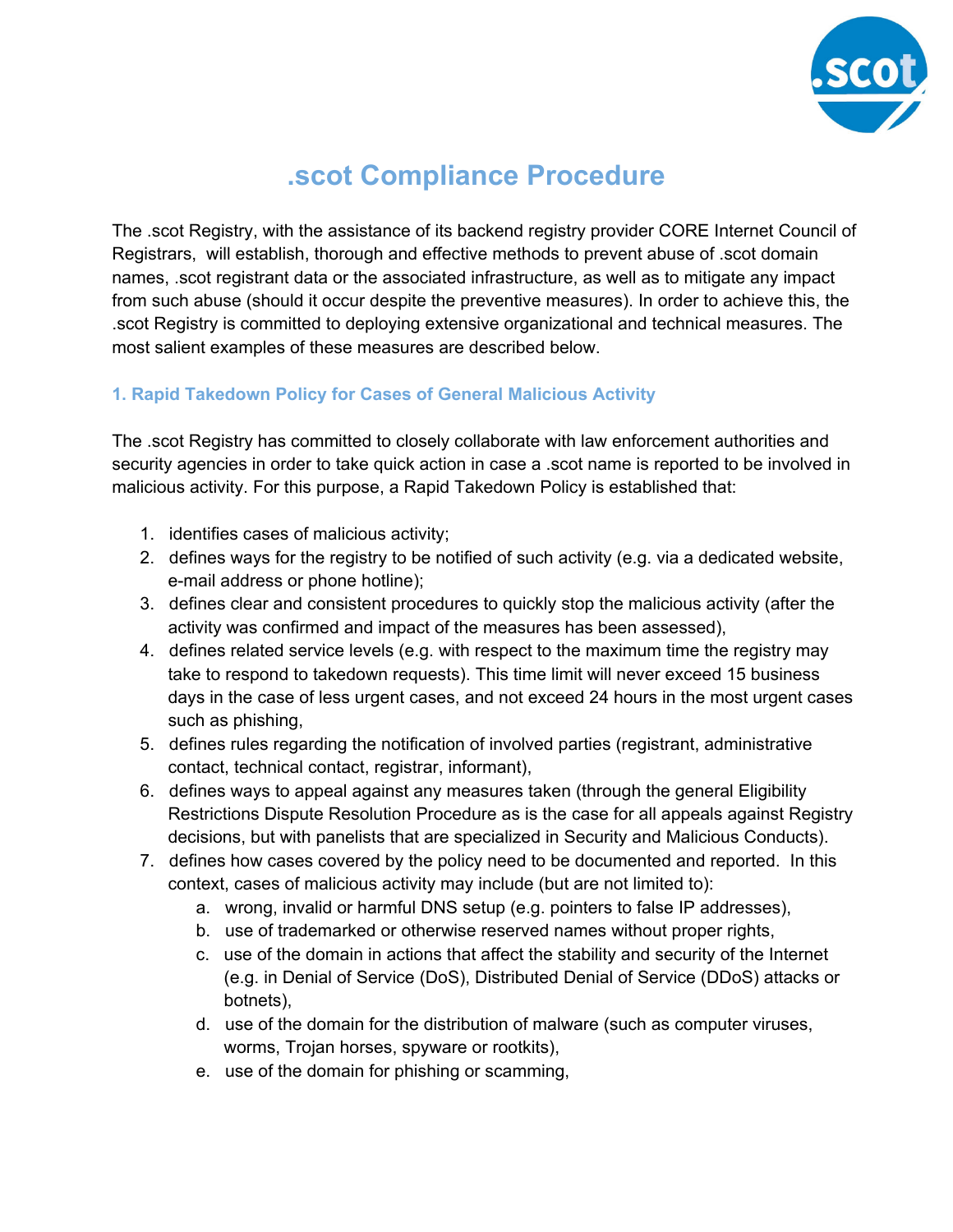

- f. use of the domain for spamming (affecting e-mail or other forms of electronic messaging).
- g. maintaining invalid registrant contact data in the domain.

Where applicable, the policy includes metrics and thresholds for finding quantitative indications of malicious conduct.

Procedures to stop malicious activity may include (but are not limited to):

- 1. notifying the domainʹs sponsoring registrar, specifying a deadline until which the activity needs to haveceased,
- 2. notifying the domainʹs registrant, administrative or technical contact directly (again specifying a deadline until which the activity needs to have ceased),
- 3. locking the domain and putting it on hold in order to prevent changes to the domain and remove it from the .scot zone ("takedown"),
- 4. deleting the domain name and blocking it from further registration if need be. Escalation rules (defining which steps are to be taken in which order and conditions for moving on to the next, more drastic measure) are part of the policy.

Since removing a domain name from the .scot zone usually has serious consequences (such as rendering websites and e-mail addresses utilizing the domain name unusable), the .scot Registry will, in accordance with the policy, exercise extreme caution with regard to any takedown decision.

At the same time, the .scot Registry is aware that malicious activity potentially affects a large number of Internet users, which sometimes warrants drastic measures. The Rapid Takedown Policy aims at finding appropriate measures, taking the interests of all involved parties into consideration. The Rapid Takedown Policy will be announced to both .scot registrars and .scot registrants and be part of the Registry-Registrar Agreement (RRA) and the .scot registration terms.

## **2. Rapid Takedown Policy for Cases of Phishing**

The .scot Registry will work closely with all CERTs and CSIRTs in the relevant area to develop an Anti-Phishing-specific simplified procedure. The goals will be to:

- 1. get all seventeen UK CERTs and CSIRTs (at least, but open to other CERTs) accredited as Authorized Intervenors),
- 2. develop criteria and checklist for domain names eligible for Rapid Suspension,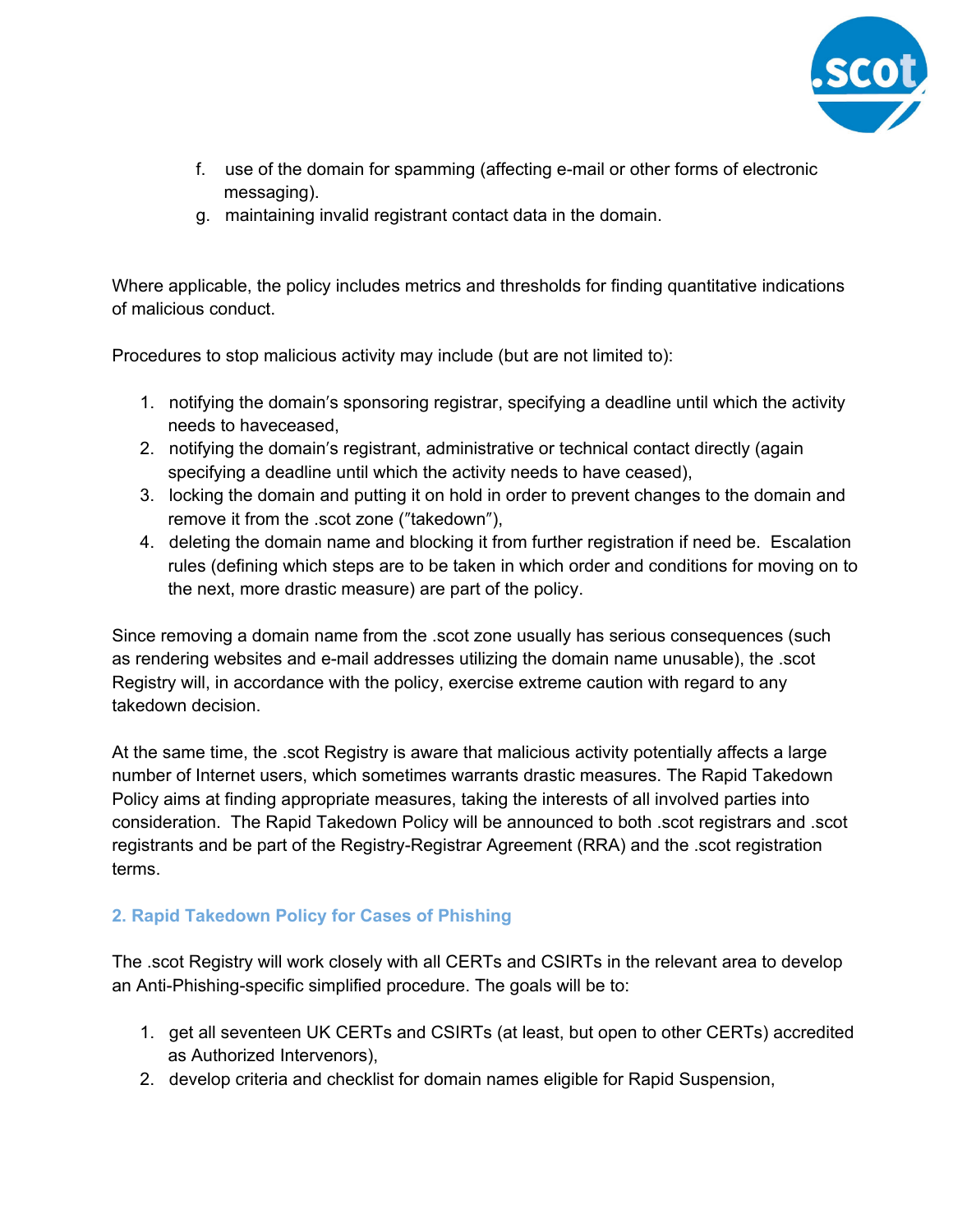

3. develop secured communications method between Authorized Intervenor and Registry, including an Affidavit form.

Names reported by Authorized Intervenors will be suspended in less than 4 hours. This system should expand to a global Authorized Intervenors list. In this regard, the .scot Registry will work with the Antiphishing Working Group and other initiatives in order to develop and complete their proposed Accelerated Takedown proposal, which is still in beta stage.

## **3. Single Point of Contact for Abuse**

To ensure that the .scot Registry gets notified of any cases of abuse as quickly and as easily as possible, an area of the public website operated by the .scot Registry for the .scot TLD will be dedicated to the reporting of such cases.

The respective web pages establish a single point of contact where abuse cases can be reported via a simple web form. An e-mail address and a phone number will also be provided as alternative means of communication.

Every case reported will raise a high-priority ticket within the .scot support staff's ticket system, to be examined immediately and treated in accordance with the Rapid Takedown Policy (and the other Compliance Procedures related to Eligibility and Use, and Trademark Claims).

## **4. Prevention of Domain Name Tasting or Domain Name Front Running**

The life cycle of a .scot domain name includes a 5-day Add Grace Period (AGP) during which a newly created domain name may be deleted with a refund of the domain fee. This is common practice and corresponds to the policies of almost all existing generic top level domains.

However, in the past the Add Grace Period has been abused for practices such as domain name tasting and domain name front running.

Domain name tasting means that domains were created simply for the purpose of testing whether revenue can be generated by e.g. creating a web page with advertisements for the domain; if this was found feasible within the first few days, the domain was retained, otherwise it was deleted within the add grace period for a full refund, i.e. the domain was "tasted" for potential revenue without any payment to the registry.

Domain name front running refers to the practice of pre-registering domain names somebody has merely expressed interest in (e.g. by searching for them on the Whois web front-end of a registrar) with the purpose of reselling the domain to that person (at an inflated price) afterwards;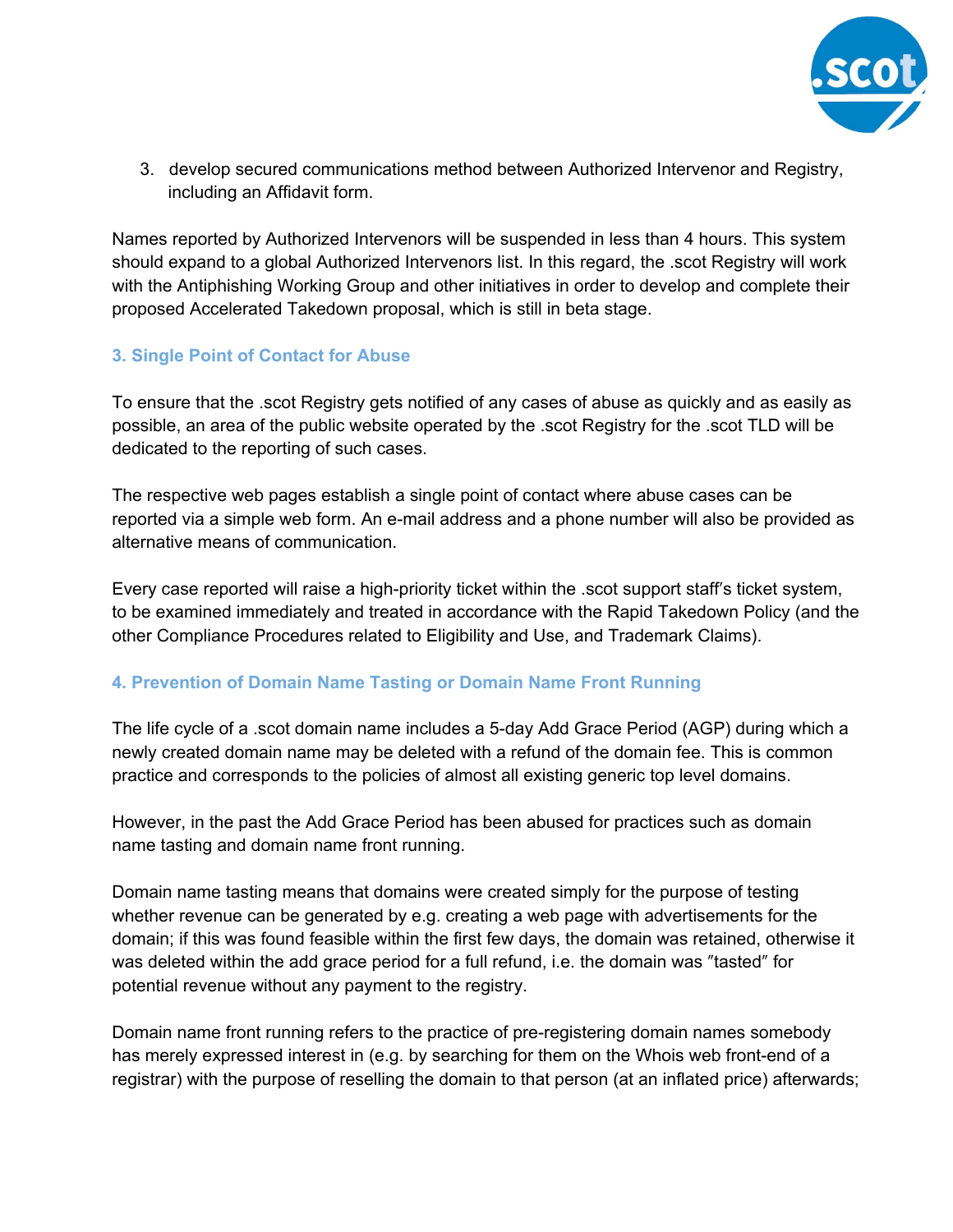

again, the Add Grace Period has been abused for this purpose since a registrar could do that without any cost (if the unsold domain was deleted before the end of the add grace period).

In 2008, ICANN introduced the so-called "AGP Limits [Policy](https://www.google.com/url?q=https%3A%2F%2Fwww.icann.org%2Fresources%2Fpages%2Fagp-policy-2008-12-17-en&sa=D&sntz=1&usg=AFQjCNGOJqGrJDqTCevrp0NiNBV0CY-Y8g)" which addresses these and other issues resulting from the Add Grace Period. The .scot Registry will fully implement this policy by restricting Add Grace Period refunds to registrars according to the limits specified by the policy. At the end of every month, the registration systemʹs billing module will determine every registrarʹs net domain adds and check whether the add grace period refunds granted during that month exceed the permissible number according to the policy; if this is the case, additional charges to the registrarʹs account will be initiated to effectively revert the excessive refunds.

Any exemption requests by registrars, whether they were granted (as permitted by the policy) or rejected, are documented, and such documentation will be maintained and made available for review by ICANN on request. The registry's monthly report to ICANN will contain per-registrar information on the granted add-deletes, as well as additional columns regarding the exemption requests.

The related report columns are (with column header names in parentheses):

- 1. number of AGP deletes ("domains-deleted-grace")
- 2. number of exemption requests ("agp-exemption-requests")
- 3. number of exemptions granted ("agp-exemptions-granted")
- 4. number of names affected by granted exemption request ("agp-exempted-domains")

## **5. Prevention of Domain Name Sniping (Grabbing)**

Domain name sniping (also known as "grabbing") is another common abuse pattern; the name refers to the practice of trying to re-register potentially interesting domain names immediately after they are deleted (sometimes by accident, or because a registrant failed to renew the domain with his registrar in time).

Since .scot domains are (per registry policy) automatically renewed when they reach their expiration date, no explicit renewals by registrars are required to prevent a domain name from being deleted when they expire. Registrars need to explicitly delete domains in order to release them for re-registration. This substantially reduces opportunities for domain name sniping.

However, registrars may still send unintended domain deletions, i.e. due to clerical errors or miscommunication with the registrants. Even for these cases, measures against domain sniping are in place.Starting in 2002, registries have started to implement an ICANN proposal, the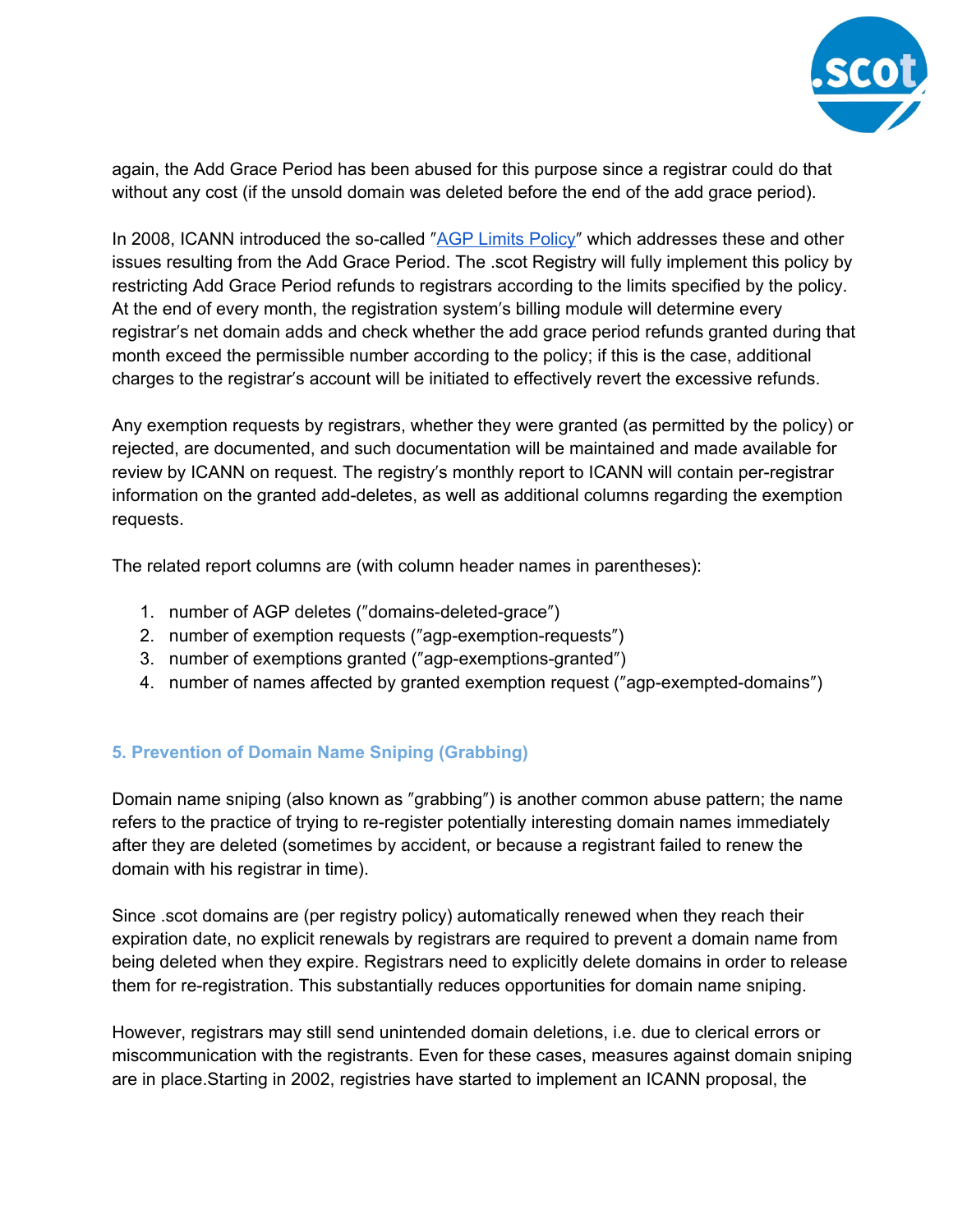

so-called "Redemption Grace Period" (RGP, http://www.icann.org/en/registrars/redemption-proposal-14feb02.htm).

The proposal recommends introducing a 30-day period after a name's deletion during which the name is removed from the TLD zone (in order to give the registrant the chance to take notice of his name's deletion) but is still eligible for being restored by the previous registrar∕registrant.

Supporting the RGP significantly reduces chances for domain grabbers to obtain inadvertently deleted domains, since a registrant gets 30 days to notice the mistake and restore the domain before it becomes available for re-registration.

The .scot Registry supports the Redemption Grace Period as proposed by ICANN and implements it in full compliance with RFC 3915 ("Domain Registry Grace Period Mapping for the Extensible Provisioning Protocol (EPP)").

### **6. Prevention of Orphaned Glue Records**

According to the definition found in the "SSAC Comment on the Orphan Glue Records in the Draft Applicant Guidebook" (http://www.icann.org/en/committees∕security/sac048.pdf), a glue record becomes an "orphan" when the delegation point NS record (the "parent NS record") that references it is removed while retaining the glue record itself in the zone. Consequently, the glue record becomes "orphaned" since it no longer has a parent NS record. In such a situation, registrars and registrants usually lose administrative control over the record, and the recordʹs attribution to a certain registrar may become unclear, which makes it a potential vector for abuse.

The glue record policy in effect for the .scot TLD avoids this situation entirely by disallowing orphan glue records altogether. This corresponds to policy #3 mentioned in section 4.3 (page 6) of the SSAC document mentioned above. The technical implementation within the Registry and its associated zone generation process ensures this by the following measures:

\* As a general principle, glue records are only created if they are really necessary, i.e. only in the case where a name server (e.g. "ns.example.scot") is used for the delegation of a superdomain of its own name, e.g. "example.scot" in this example. If the same name server is used for e.g. "example2.scot", no glue record is created.

\* A host object within the .scot TLD (e.g. "ns.example.scot") cannot exist without its parent domain ("example.scot"). Any attempt to create the host "ns.example.scot" will be rejected by the SRS if the domain "example.scot" does not already exist or is not sponsored by the registrar creating the host. Likewise, the domain "example.scot" cannot be deleted by the registrar if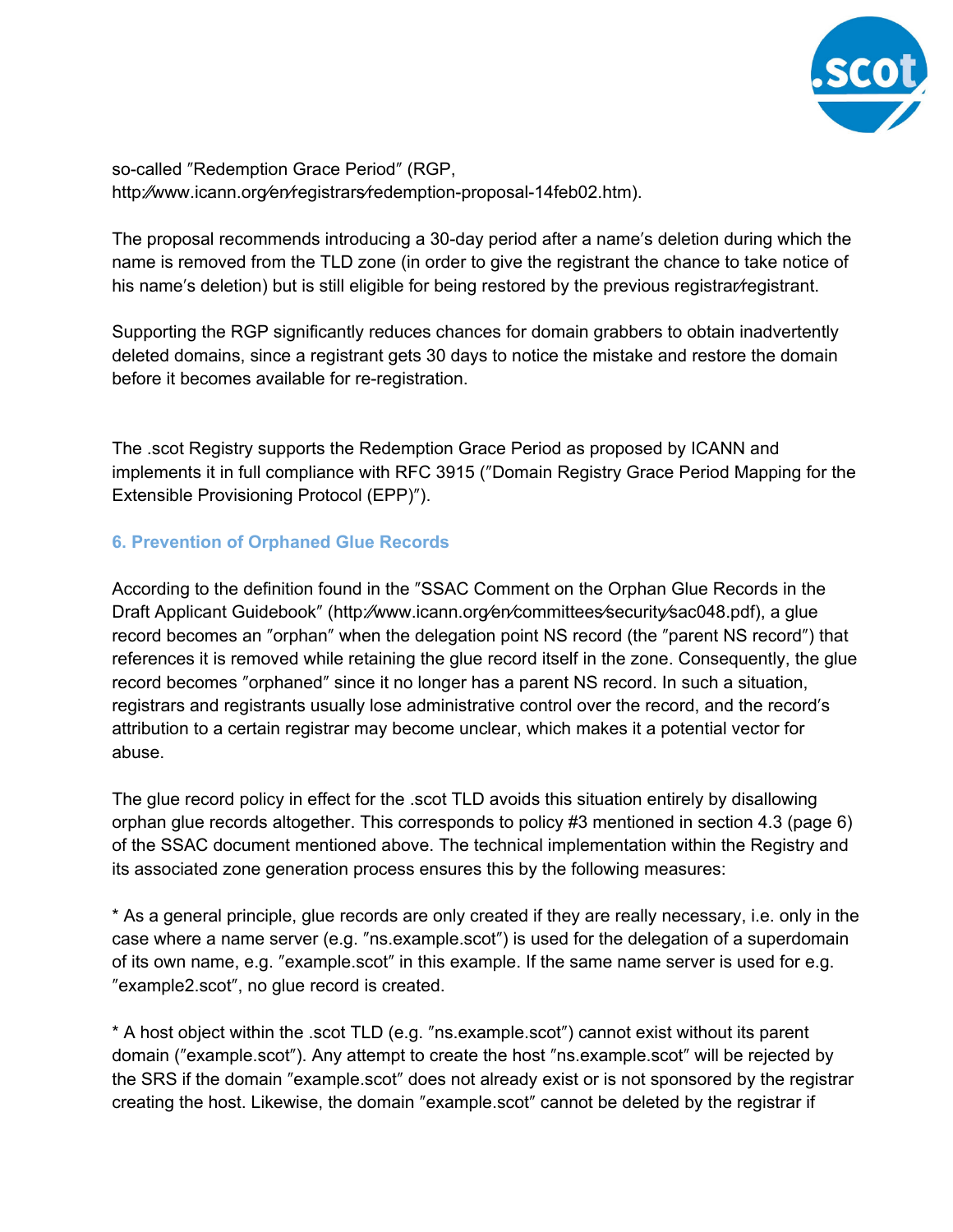

subordinate hosts like "ns.example.scot" still exist. These subordinate hosts have to be deleted before the domain may be deleted; if such hosts are used in delegations for other .scot names, these delegations in turn have to be removed before the host may be deleted.

\* If a domain name is put on hold (e.g. as a consequence of the Rapid Takedown Policy described above), this not only means that the delegation for the name itself is removed from the zone; it also means that any occurrences of NS records referencing a name server that is subordinate to the domain are also removed from other .scot domains, along with any accompanying glue records. The same of course holds true should the domain name have to be deleted entirely by the registry.

Consequently, no glue records can exist for a certain domain in the .scot zone after that domain is put on hold or deleted as part of abuse prevention or mitigation procedures.

It should be noted that this policy may lead to other domains (not directly involved in the abuse case) being affected by the takedown if they were delegated to a name server subordinate to the offending domain. Depending on their overall DNS architecture, such domains may become unreachable or less reachable after the delegation point is removed. While this could in theory be avoided by a less rigid orphan glue record policy, the overall benefit of adopting the strict policy described above is deemed higher than the potential damage to domains using an DNS infrastructure depending on an offending domain name.

## **7. Preventing Use of Trademarked, Reserved, Invalid, Illegal or Otherwise Unsuitable .scot Names**

As laid out in the answer to Question 29 (Rights Protection Mechanisms), the .scot Registry takes extensive measures to protect the legal rights of others (such as trademark holders) with regard to .scot domain names. This includes

\* conducting a Sunrise phase to allow trademark holders to secure names related to their trademarks prior to GA,

- \* accessing a Trademark Clearinghouse to validate trademarks presented by registrants,
- \* offering a Trademark Claims Service, at least during the first 60 days of general availability,
- \* taking precautions against phishing and pharming and

\* committing to full compliance with established Dispute Resolution and Suspension Procedures, including the Uniform Rapid Suspension (URS), the Trademark Post-Delegation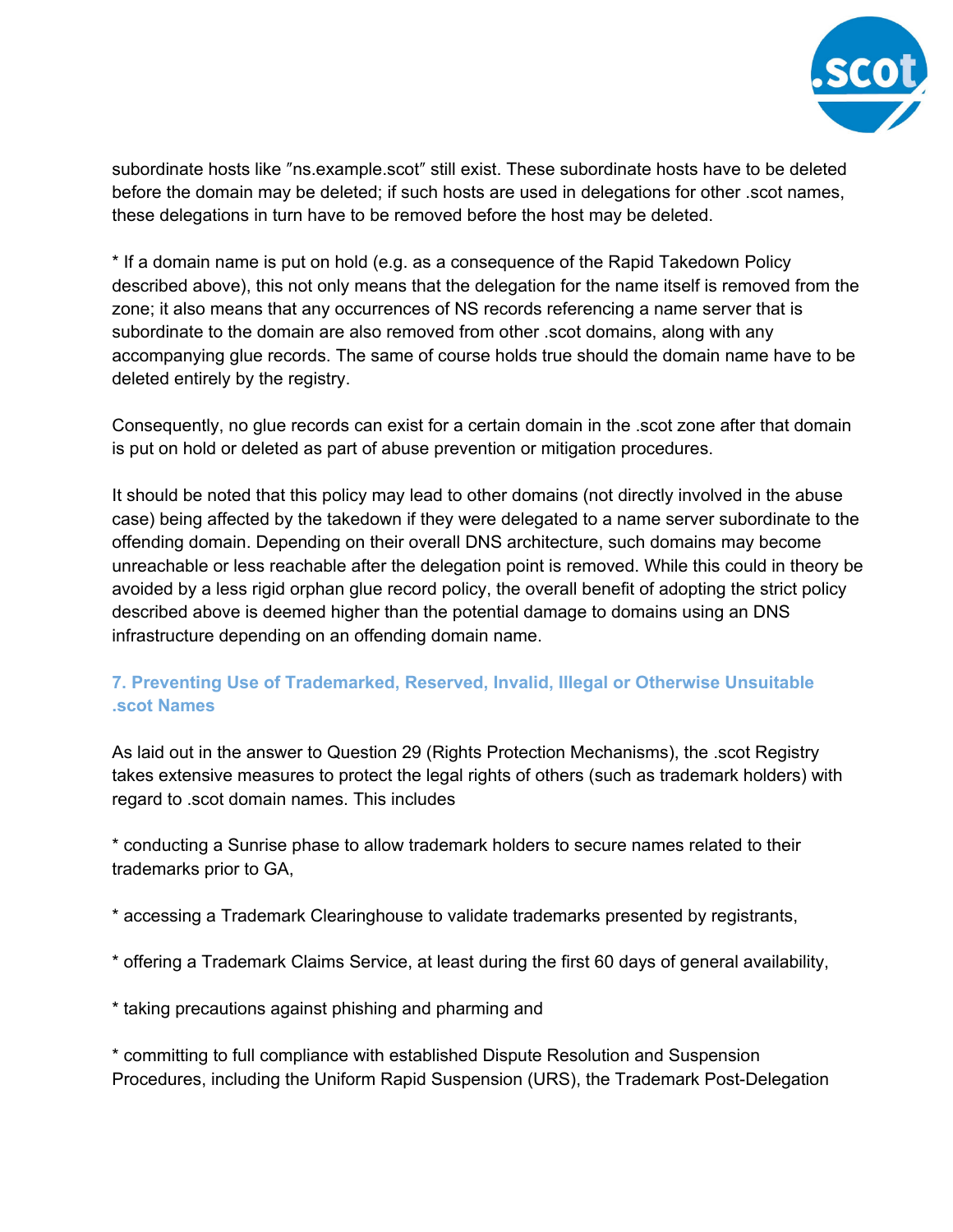

Dispute Resolution Procedure (Trademark PDDRP), and the Uniform Domain Name Dispute Resolution Policy (URDP).

Please refer to the answer to Question 29 for more detailed information on these measures.

In addition to these specific rights protection measures, CORE Registration System provides the following general means to make sure that no .scot names are registered which are for other reasons deemed invalid, reserved, illegal, offensive or unsuitable.

#### **7.1 Rule Engine**

For the most part, this is achieved by the deployment of a complex rule engine that checks each registered name at the time of registration for compliance with a configurable set of rules. Among other things, these rules will include:

\* a test to ensure that the domain name has the proper number of labels (which is two for a traditional registry that allows only second level domains to be registered),

\* a test to ensure that no hyphens occur in position 3 and 4 of any of the domain's U-labels (to protect "xn--" and future ACE prefixes),--

\* a test to disallow hyphens at the beginning or end of the name,

\* a test to find ASCII characters which are neither a letter, nor a digit, nor a hyphen,

\* a test to find invalid IDN characters, i.e. characters not contained in any of the support IDN character tables,

- \* a test to disallow reserved geopolitical names,
- \* a test to disallow registry reserved names,
- \* a test to disallow ICANN reserved names,
- \* a test to disallow otherwise reserved or unsuitable names.

Please refer to the answer to Question 44 (Internationalised Domain Names) for more information on the rules governing valid IDNs in the .scot TLD.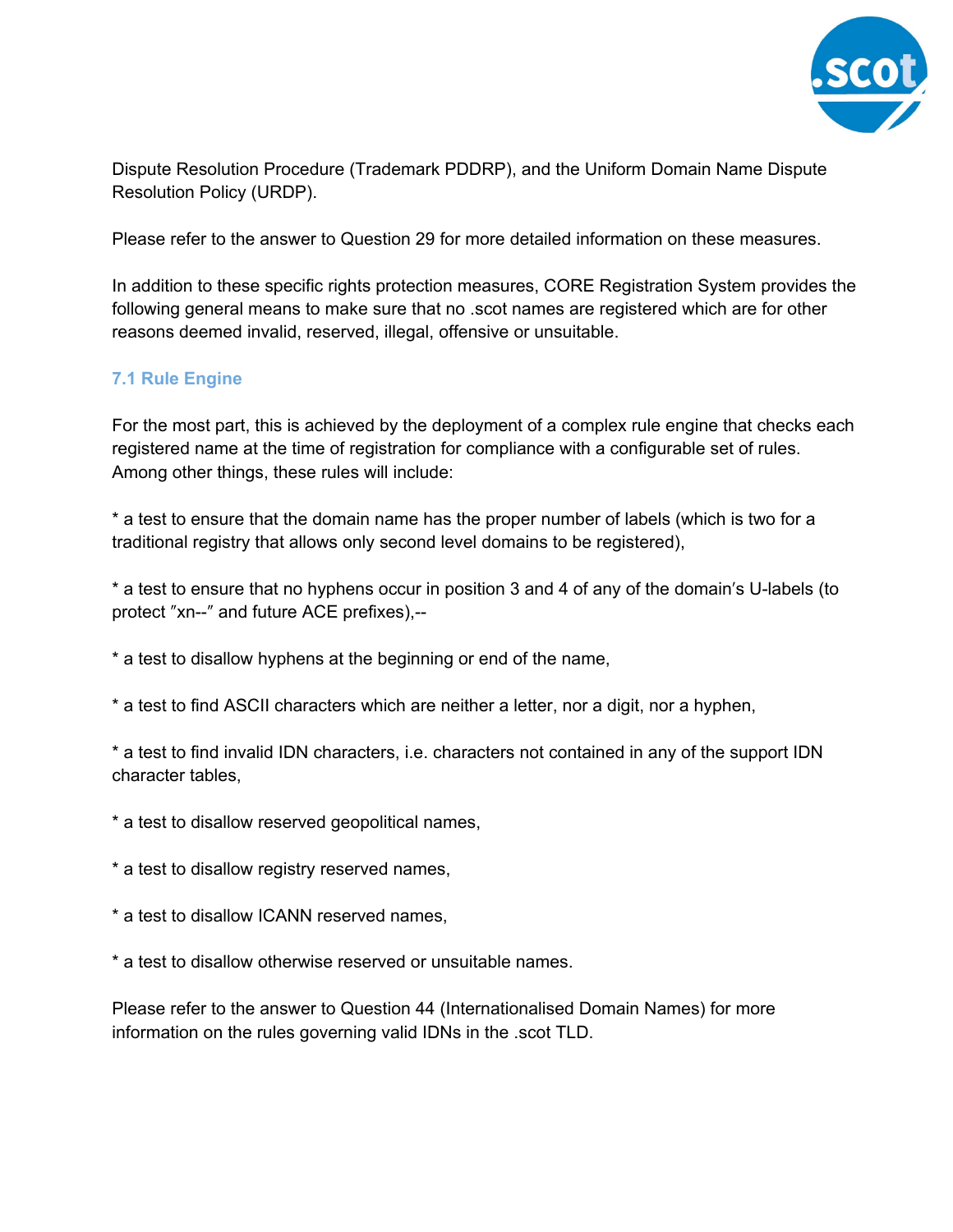

For the tests checking for reserved names, custom lists of labels can be conveniently maintained by the .scot Registry to define the disallowed names for each category. Additional categories can also be added as required for enforcing specific policies of the .scot TLD.

The rules are stored in database tables (rather than static configuration files), which means rules can be added, deleted or altered by authorised registry personnel without requiring a shutdown or restart of the .scot SRS.

### **7.2 Compliance with Specification 5 of the Registry Agreement**

The rule engine is the central system component ensuring that the .scot Registry will operate the .scot TLD in full compliance with Specification 5 ("SCHEDULE OF RESERVED NAMES AT THE SECOND LEVEL IN GTLD REGISTRIES<sup>"</sup>) of the Registry Agreement. Unless the .scot Registry is otherwise authorised by ICANN and the Government Advisory Committee (GAC) in writing, the rule engine for .scot will be set up to prohibit the registration of the labels and label types listed in Specification 5 by registrars.

## **7.3 Pattern Matching and Fuzzy String Comparison**

In addition to the pre-registration checks described above, the rule engine also supports testing registered domain names against a set of configurable string patterns, as well as for their similarity to a set of disallowed strings. The former is implemented by matching names against regular expressions, the latter by calculating the so-called "Levenshtein distance" between the registered name and a given disallowed string (which is a measure for their similarity). Prior to performing any of these checks, the registered name is subjected to a number of normalisations in order to maximise its comparability; this includes the mapping of IDN characters with accents to their ASCII counterparts where feasible, the removal of hyphens and the removal of digits.

If a name matches a regular expression, or if the calculated Levenshtein distance falls below a certain threshold, the name is still normally registered, however it is also internally flagged for review. Due to the fuzzy nature of the pattern and Levenshtein matching, a name flagged via these checks may not necessarily be invalid or illegal; this is why the flagged names need to be reviewed manually by the .scot support staff. Flagged names automatically create tickets within the support teamʹs issue system, which starts a workflow that ultimately decides whether the name is permissible (in which case the flag is removed) or invalid∕illegal (in which case the name is deleted and the registrar gets notified).

#### **7.4 Handling of IDNs**

In the context of abuse prevention, the proper handling of Internationalised Domain Names (IDNs) becomes an important aspect.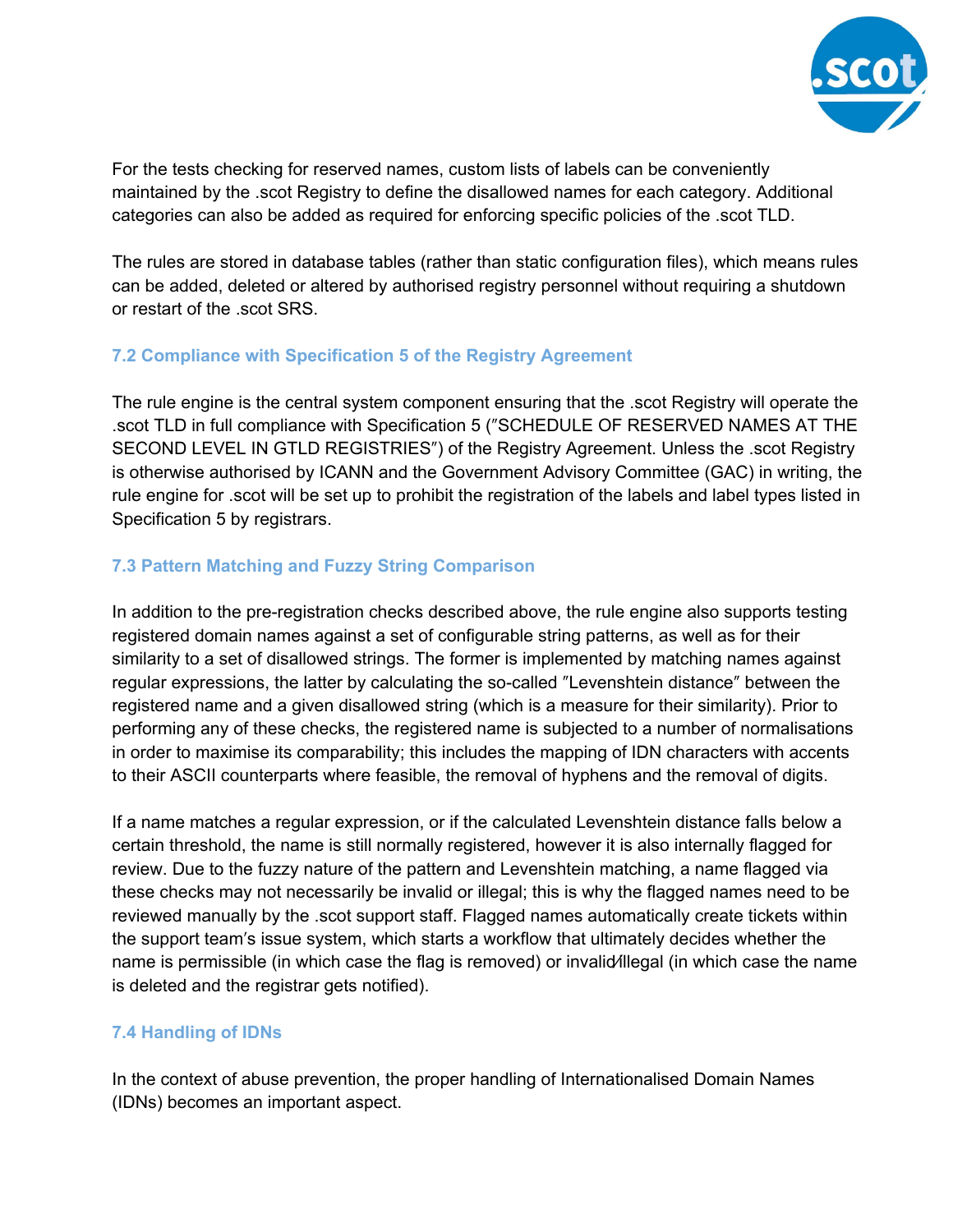

If different IDN scripts were allowed to be mixed within one domain name, so-called homographs could be used to make users believe they are looking at a certain web site while it is actually a different one which name just has an identical or very similar visual representation. For example, since the Cyrillic letter "Er" ("p" in Cyrillic script) in lower case has the same visual appearance as the Latin lower case letter "p", mixing Latin and Cyrillic scripts would allow the creation of a domain name like "paypal.scot", a homograph of the Latin-only name "paypal.scot" which, despite being a different word, looks exactly the same. Such a domain name could thus e.g. be used for spoofing or phishing attacks. The .scot Registry prevents such abuse by implementing an IDN policy that disallows the mixing of scripts; within each label of a registered .scot, only characters from a single script may be used.

Likewise, the Cyrillic-only second level domain "pop.scot" looks identical to its Latin-only counterpart "pop.scot". If only the rule described above (no mixing of scripts) would apply, these two names could coexist for different registrants, and could thus be abused to confuse users. However, the special way the .scot Registry handles such IDN variants while considering respective IDN tables and canonical forms of domain names, as described in detail in the answer to Question 44 (Support for Registering IDN Domains), prevents this situation; only one of these two domains may exist at the same time. In short, one singe table, Latin script, will be allowed.

The .scot Registry is aware that even within the same script (e.g., Latin), the use of diacritics may potentially cause similar confusion among users, e.g. if the ASCII-only name "paypal.scot" and a very similar one with diacritics (like "páypàl.scot") are coexisting as completely separate registrations. Hence, the .scot Registry has decided to treat such names as false variants and only allow their registration by the same registrant. Please see response to Question 44 below, and specially the IDN Table attached there, for further details.

#### **8. Domain Data Access Control**

One important point of attack that may lead to abuse of .scot domains and their associated data is the unauthorized or excessive access to data stored within the .scot repository. This applies to both read access (e.g. via public interfaces such as the port 43∕port 80 Whois) and write access (such as registrar interfaces like EPP or the[8] web-based Control Panel). The measures taken in the .scot TLD to properly restrict access are laid out in the following sub-sections.

#### **8.1 Prevention of Whois Data Mining**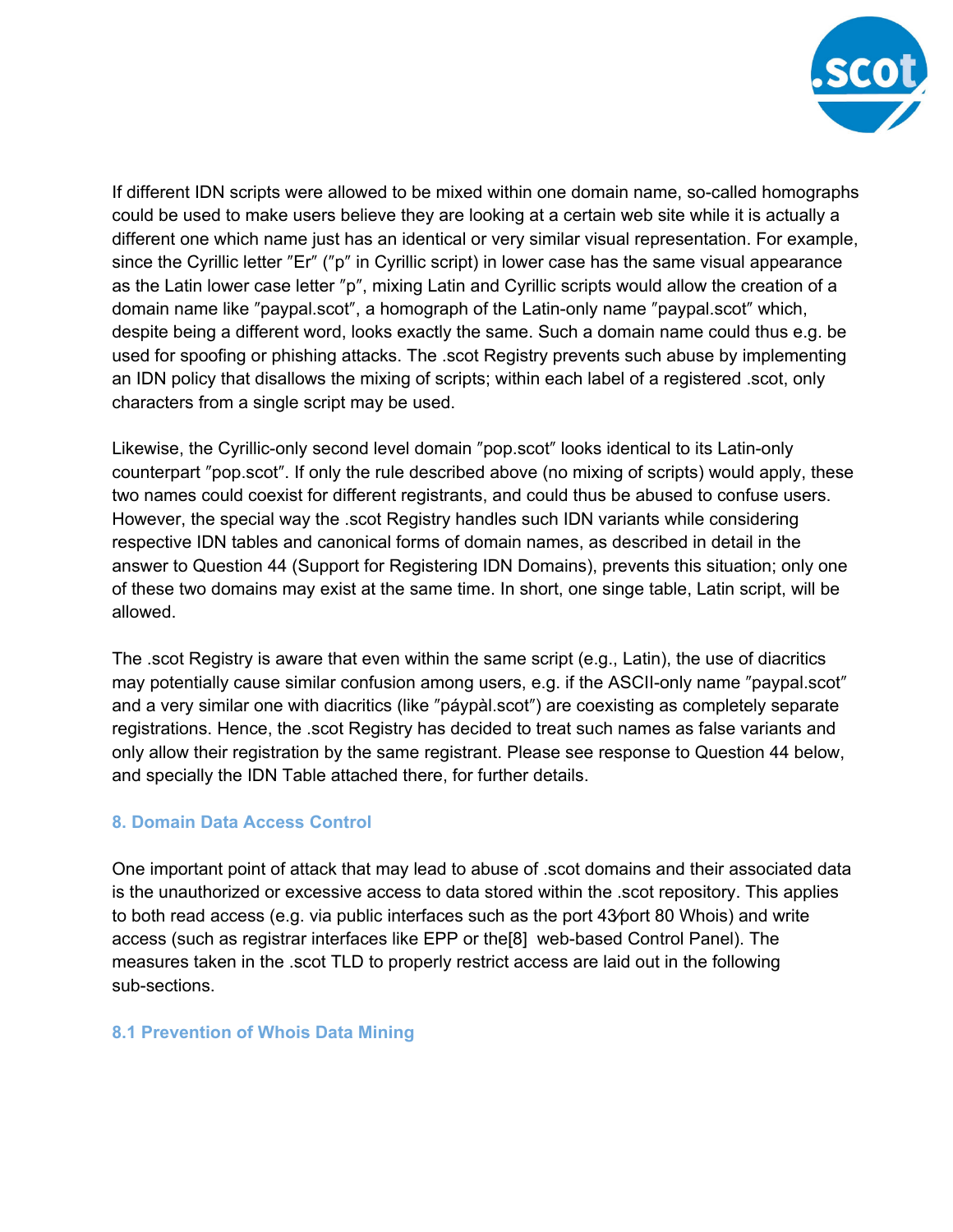

The port 43∕port 80 Whois interfaces grant public access to domain, host and contact data. As such they are a potential target for data mining, i.e. the retrieval of large numbers of postal or e-mail addresses for e.g. the purpose of advertising.

As explained in detail in the answer to question 26 (Whois), the Whois implementation provided by the .scot Registration System prevents such data mining attempts, most importantly by:

\* Access to all Whois interfaces is ratelimited (when accessed from IP addresses not whitelisted for unlimited access).

\* Web interface users are required to pass a CAPTCHA before access is granted.

\* Web interface users seeking access to extended Whois search capabilities are required to authenticate by entering login credentials (which are only issued to eligible parties).

\* For improved spam protection, E-mail addresses may be displayed as images only in the web-based Whois.

\* Contact disclosure flags as specified in RFC 5733, the Extensible Provisioning Protocol (EPP) Contact Mapping, are fully supported. This gives registrants enhanced control over the contact fields they want to disclose in the Whois. In this respect, the system is configurable and allows restricting the use of EPP contact disclosure settings via rules defined by specific registry policies or legal requirements.

## **8.2 Prevention of Unauthorized Data Modifications**

Domain data within the .scot Registry is exclusively provisioned by registrars, i.e. registrants have no direct write access to their data within the repository; all their modifications have to be done via the registrar sponsoring the respective domain. In this constellation, registrants need to trust their registrar and will expect that the management of domain is conducted in a diligent and correct manner. This means that the registryʹs interfaces used by registrars need to be secured in order to only allow the sponsoring registrar of a domain (and nobody else) to modify domain data.

The EPP interface provided by the .scot Registration System does this by:

\* requiring SSL∕TLS on the transport layer,

\* requiring a strong EPP password (minimum length, mandatory digits and non-alphanumerical characters),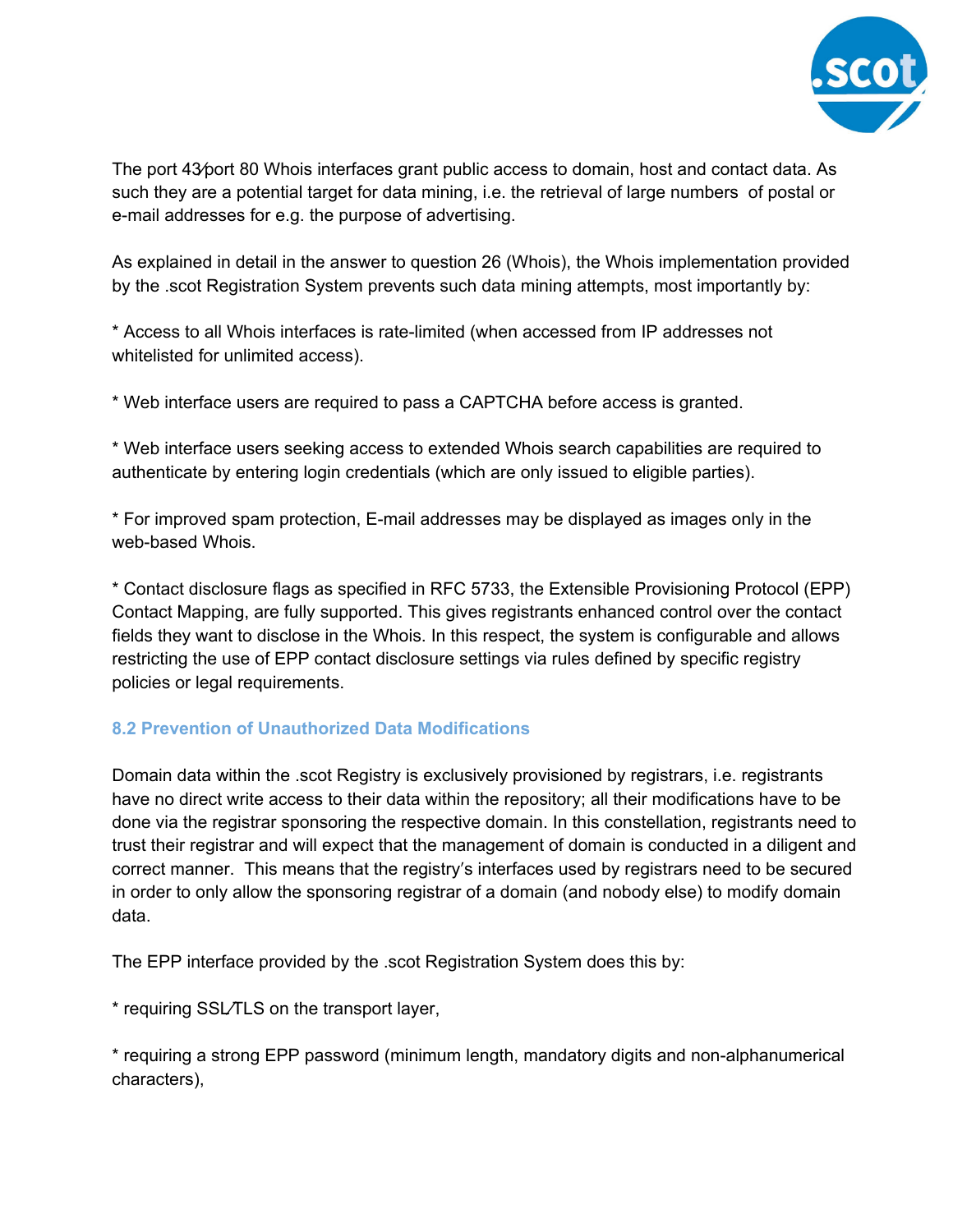

\* requiring changing the EPP password on a regular basis,

\* requiring registrars to supply lists of IP addresses or subnets from which exclusive access will be granted,

\* requiring registrars to use SSL client certificates known to and trusted by the registry, thus providing an additional means of authentication beyond the EPP password.

Likewise, the web-based Control Panel:

\* requires SSL∕TLS on the transport layer,

\* requires registrars to log in with a user name and password (for which the same rules regarding minimum length, mandatory digits and non-alphanumerical characters apply),

\* requires changing the password on a regular basis,

\* requires registrars to supply lists of IP addresses or subnets from which exclusive access will be granted,

\* requires registrars to install SSL client certificates known to and trusted by the registry in their web browsers, thus providing an additional means of authentication beyond the web password.

#### **9. Whois Accuracy**

Since .scot is operated as a so-called "thick registry", the .scot Whois displays information about the registrant, as well as the administrative, technical and billing contacts of every .scot domain. In cases of malicious or abusive activity involving a .scot domain, this Whois contact information usually is the first and most important source of information, e.g. for law enforcement authorities, to determine in a timely manner the people or organizations responsible for the domain. Consequently, it is deemed very important to maximize the accuracy of contact information stored in the registry repository.

The .scot Registry is therefore committed to taking diligent measures to promote Whois accuracy, including (but not limited to) the following:

\* Contact data completeness policy: While RFC 5733, the Extensible Provisioning Protocol (EPP) Contact Mapping, merely requires contact data to contain a name, a city, a country code and an e-mail address for a syntactically complete EPP request, the .scot TLD policy for contact data mandates the specification of at least one address line (street), a voice phone number and a postal code in addition. This means that, in addition to the XML schema validation conducted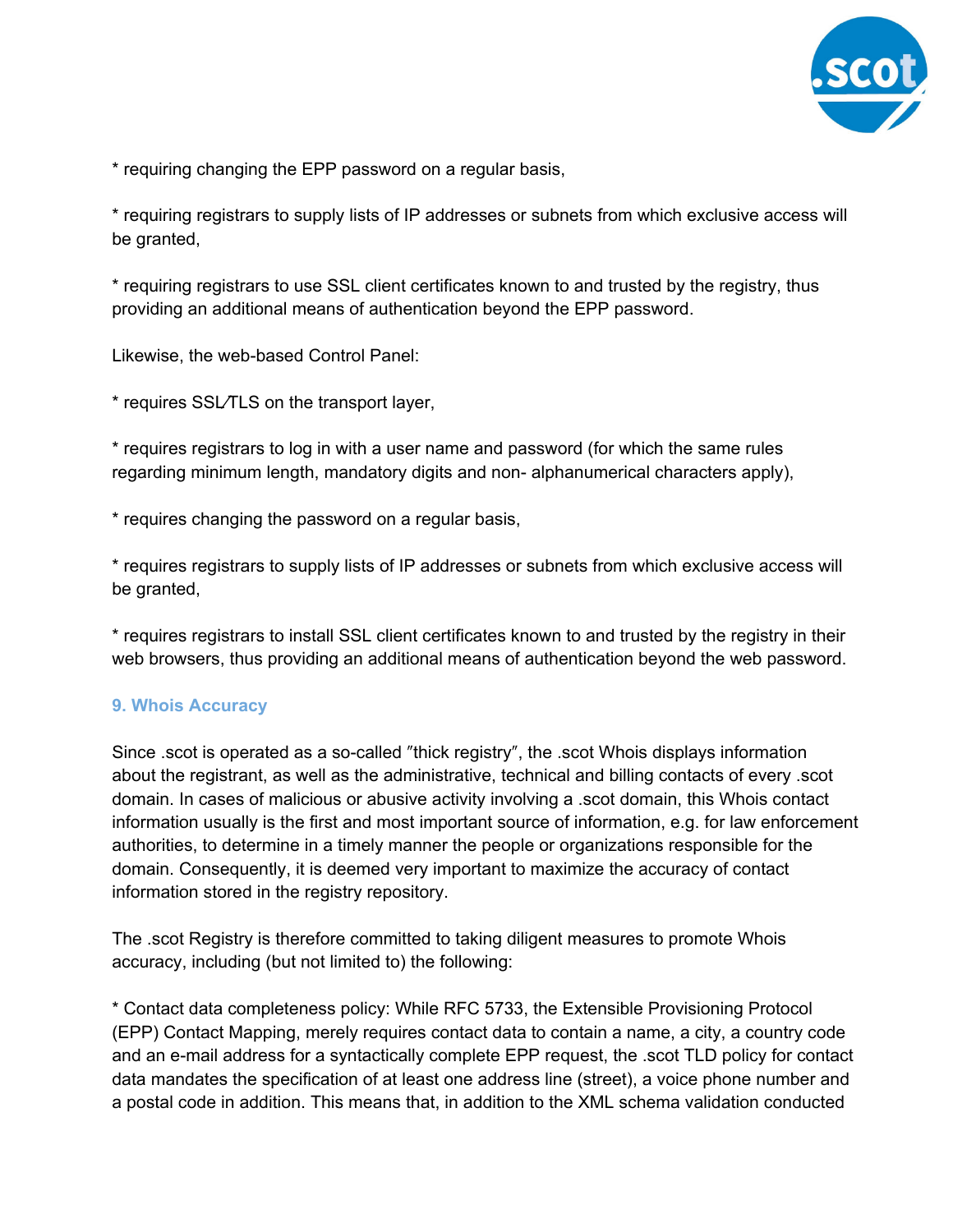

by the .scot SRS for every EPP request received from the registrar (which ensures the presence of all RFC-mandated contact data), the SRS also requires these essential fields to be present and will reject requests lacking them with a "parameter value policy error" message. The validation done by the SRS also goes beyond validating against the EPP XSDs with respect to field content. For instance, contact e-mail addresses are required to contain an  $\langle \omega \rangle$  character and a valid domain name; this is not mandated by the XSDs specified in RFC 5733.

Contact data monitoring: On a regular basis, the registry will run automated plausibility audits on the contact data submitted by registrars. Using publicly available databases, contact address lines will e.g. be mapped to cities and zip codes, which are then compared to the ones provided by the registrant. Likewise, phone and fax numbers will be checked for plausibility.

\* Domain data change notifications: [15] The .scot Registration System can be configured (on a perregistrar basis) to automatically notify certain contacts of a domain (e.g. both the registrant and the administrative contact in order to reach multiple people concerned with the domain) after every change made to the domain (i.e. alterations of associated contacts or name servers). When enabled, this feature allows unauthorized or unintended changes to domain and contact data to be detected immediately. This functionality will however need to be deployed after consultation with .scot registrars, since many registrars do not endorse direct communication between the registry and registrants, i.e. their customers.

\* WDRP auditing: In 2003, ICANN adopted the so-called "Whois Data Reminder Policy" (WDRP, http:⁄/www.icann.org⁄en⁄registrars∕wdrp.htm) which obliges ICANN-accredited registrars to send yearly Whois data reminder notices to registrants. These notices contain the Whois data currently on file for the respective domain, as well as instructions for the registrant about ways to correct the data if required. While the .scot Registry does not intend to replicate this reminder procedure on the registry level, it will establish an auditing process that monitors the WDRP activities of .scot registrars to make sure that WDRP responsibilities are honored.

## **9. Resourcing Plans**

The CORE Registration System already supports the technical abuse prevention and mitigation measures above at the time of writing. No additional coding is required for this, which means that no special developing resources will be needed. Continuous audits and monitoring, as well as timely reactions to reports of malicious activity will be provided by the staff on duty at CORE Internet Council of Registrars.

For the initial setup, the following resources are allotted:

\* Registry Policy Officer: finalising policies, creating documentation: 7 man days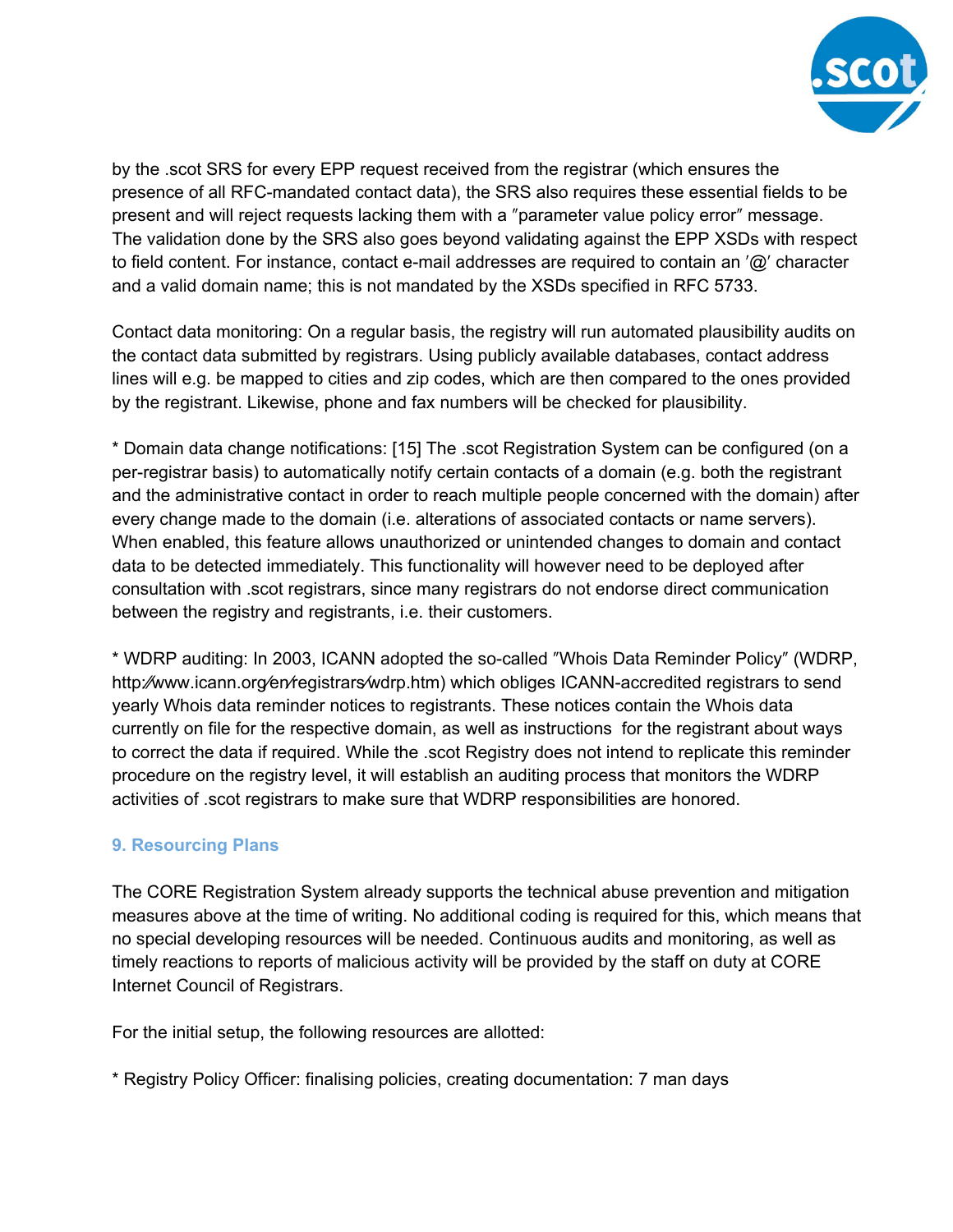

- \* System Administrator: monitoring setup: 3 man days
- \* First Level Support: training: 1 man day per person
- \* Second Level Support: training: 1 man day per person

For the ongoing maintenance, the following resources are allotted:

- \* First Level Support: 10 man hours per month
- \* Second Level Support: 20 man hours per month
- \* System Administrator: 3 man hours per month

Employees already working for CORE Internet Council of Registrars will be handling these tasks. The numbers above were determined by averaging the effort required for comparable tasks conducted by CORE in the past over the course of 12 months.

29

#### 2. Compliance Mechanisms. General Availability

As explained in questions 18 and 20, once in Ongoing (live) Registration mode, the .scot Registry will perform ex-post validation based on Whois data and use of the domain name, both against the Registrations Policies and the Intended Use Statement provided by the registrant at registration time (or updated afterwards).

#### 2.1 Ex-officio random checks

Checks will be performed by compliance agents both based on complaints and ex-officio, through statistically targeted random checks. The .scot Registry will start with 50 such random cases per day, and will adapt the practices according to the experience gained (it is expected that the number will decrease over time, as reputation and enforcement will make compliance easier over time).

Checks will be carried out both on compliance with the .scot TLD policy and, at the same time, on registrant data accuracy.